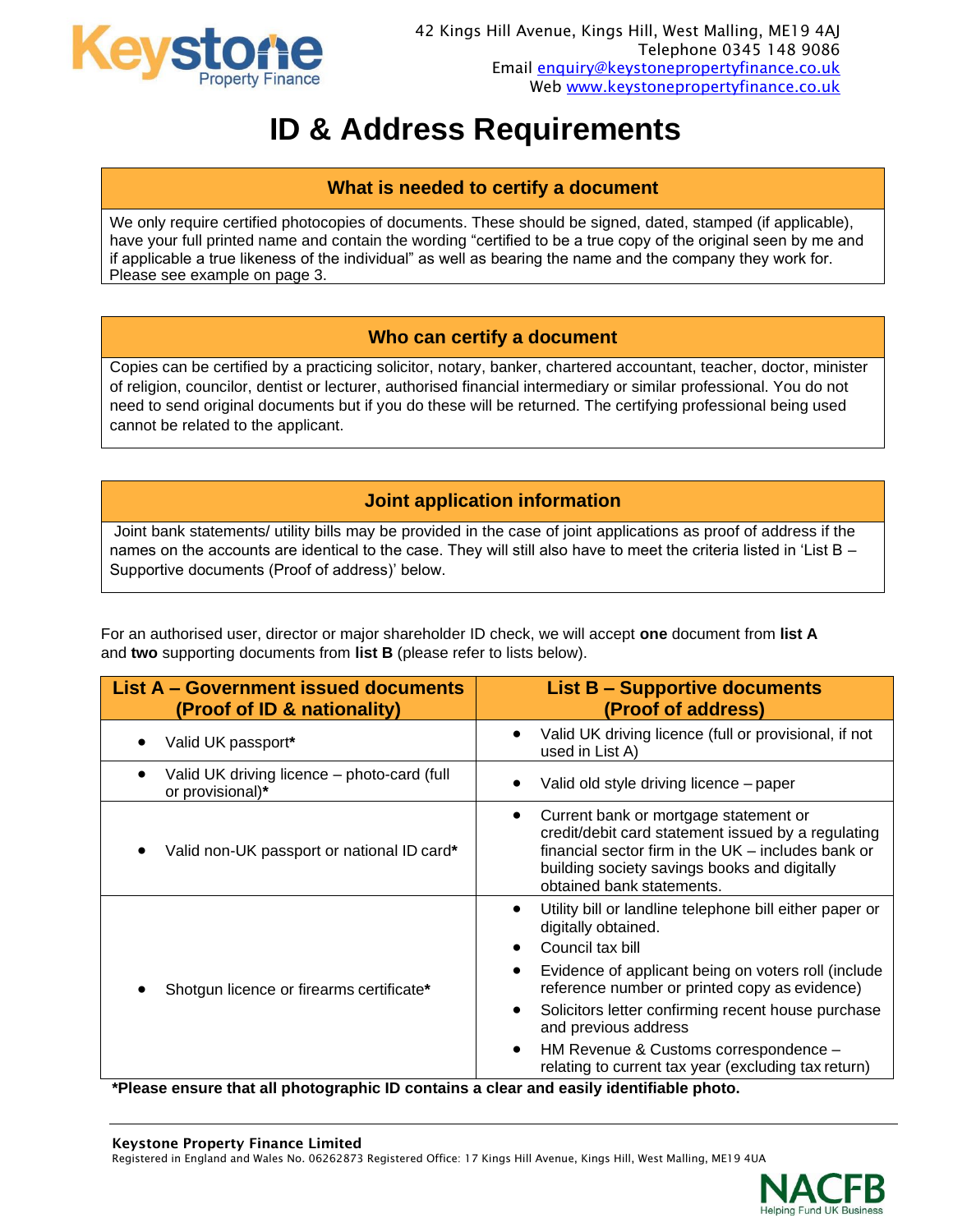

## **General rules**

### **List A – Proof of identity 'validation'**

Identification supplied by the applicant e.g. passport/driving licence etc. (must be valid, not expired or out of date). The same document cannot be used to verify both ID and address.

#### **List B – Proof of address 'validation'**

- All utility bill and bank statements must be dated within the last 90 days (90 days must be calculated from the receipt of the application form)
- Mortgage statements must be dated within the last 6 months
- Council tax and HMRC documents must be the most recent bill/statement and dated within the last 12 months.